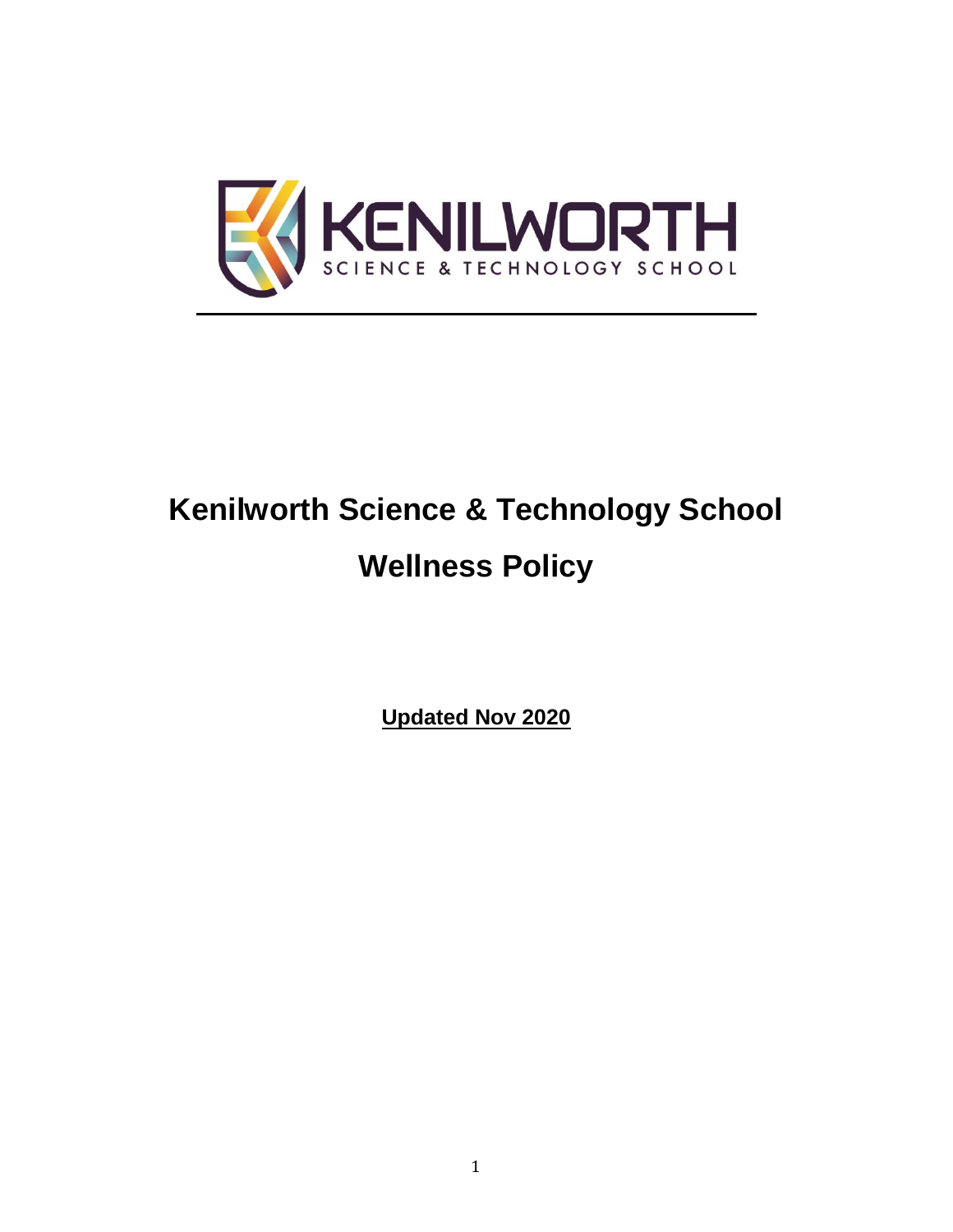# **Table of Contents**

| <b>Wellness Policy Implementation, Monitoring,</b><br>veriness Policy implementation, Monitoring,<br>Accountability, and Community Engagement 3 |  |
|-------------------------------------------------------------------------------------------------------------------------------------------------|--|
|                                                                                                                                                 |  |
|                                                                                                                                                 |  |
| Other Activities that Promote Student Wellness 8                                                                                                |  |
|                                                                                                                                                 |  |
|                                                                                                                                                 |  |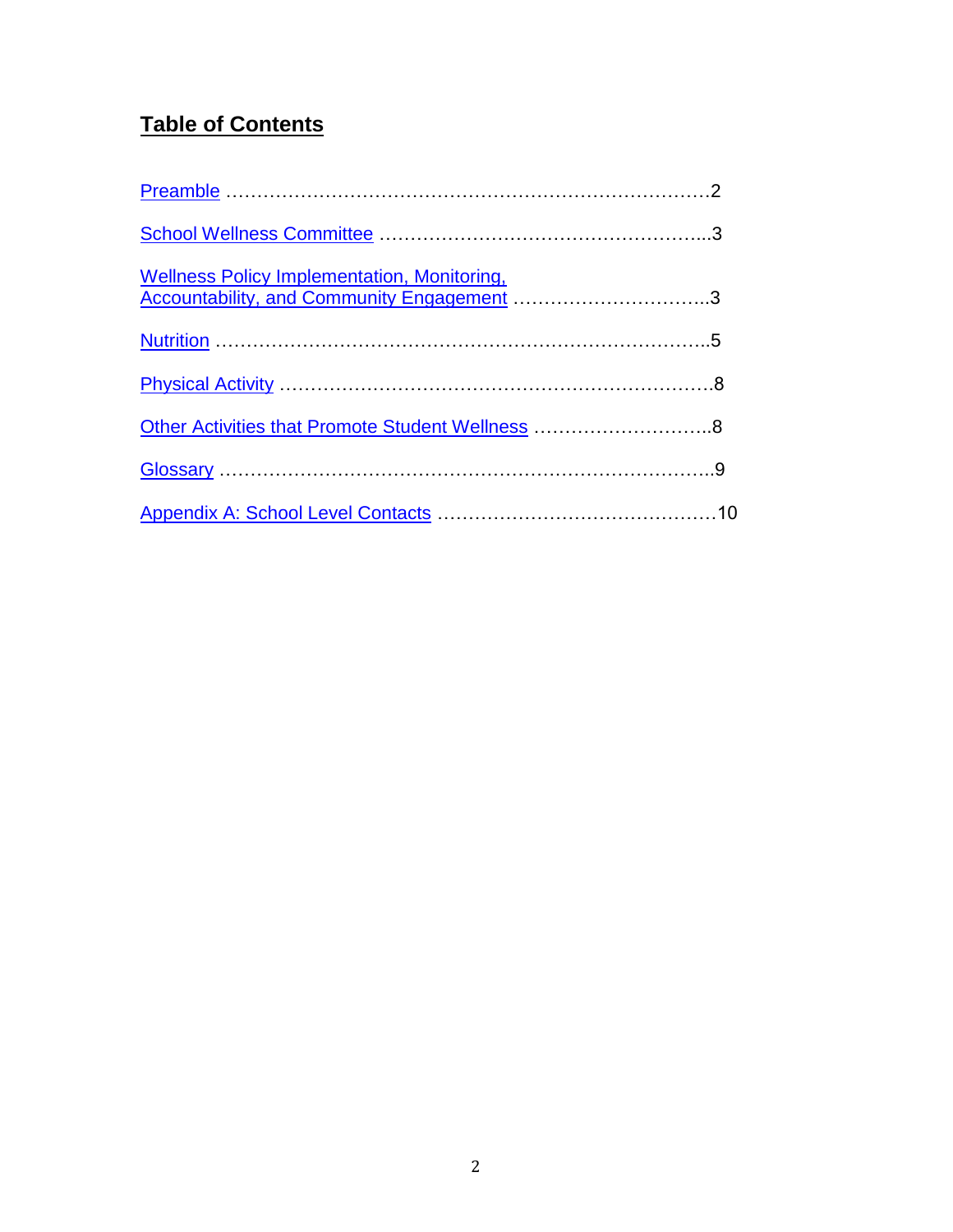# **Kenilworth Science & Technology School Wellness Policy**

# <span id="page-2-0"></span>**Preamble**

Kenilworth Science & Technology School (hereto referred to as the District) is committed to the optimal development of every student. The District believes that for students to have the opportunity to achieve personal, academic, developmental and social success, we need to create positive, safe and health-promoting learning environments throughout the school year.

This policy outlines the District's approach to ensuring environments and opportunities for all students to practice healthy eating and physical activity behaviors throughout the school day while minimizing commercial distractions. Specifically, this policy establishes goals and procedures to ensure that:

- If Students in the District have access to healthy foods throughout the school day both through reimbursable school meals and other foods available throughout the school campus- in accordance with Federal and state nutrition standards;
- Students receive nutrition education that helps them develop lifelong healthy eating behaviors;
- Students have opportunities to be physically active before, during and after school;
- Schools engage in nutrition and physical activity promotion and other activities that promote student wellness;
- School staff are encouraged practice healthy nutrition and physical activity behaviors in and out of school;
- The community is engaged in supporting the work of the District in creating continuity between school and other settings for students and staff to practice lifelong healthy habits; and
- The District establishes and maintains an infrastructure for management, oversight, implementation, communication about and monitoring of the policy and its established goals and objectives.

This policy applies to all students, staff and schools in the District. Specific measureable goals and outcomes are identified within each section below.

# <span id="page-2-1"></span>**I. School Wellness Committee**

#### *Committee Role and Membership*

The District will convene a representative district wellness committee (hereto referred to as the DWC or work within an existing school health committee) that meets **at least two times per year** to establish goals for and oversee school health and safety policies and programs, including development, implementation and periodic review and update of this district-level wellness policy (heretofore referred as "wellness policy").

The DWC membership will represent all school levels and include (to the extent possible), but not be limited to: parents and caregivers; students; representatives of the school nutrition program (e.g., school nutrition director); physical education teachers; health education teachers; school health professionals (e.g., health education teachers, school health services staff [e.g., nurses, health educators, and other allied health personnel who provide school health services], and mental health and social services staff [e.g., school counselors, psychologists, social workers, or psychiatrists]; school administrators (e.g.., superintendent, principal, vice principal), school board members; health professionals (e.g., dietitians, doctors, nurses, dentists); and the general public.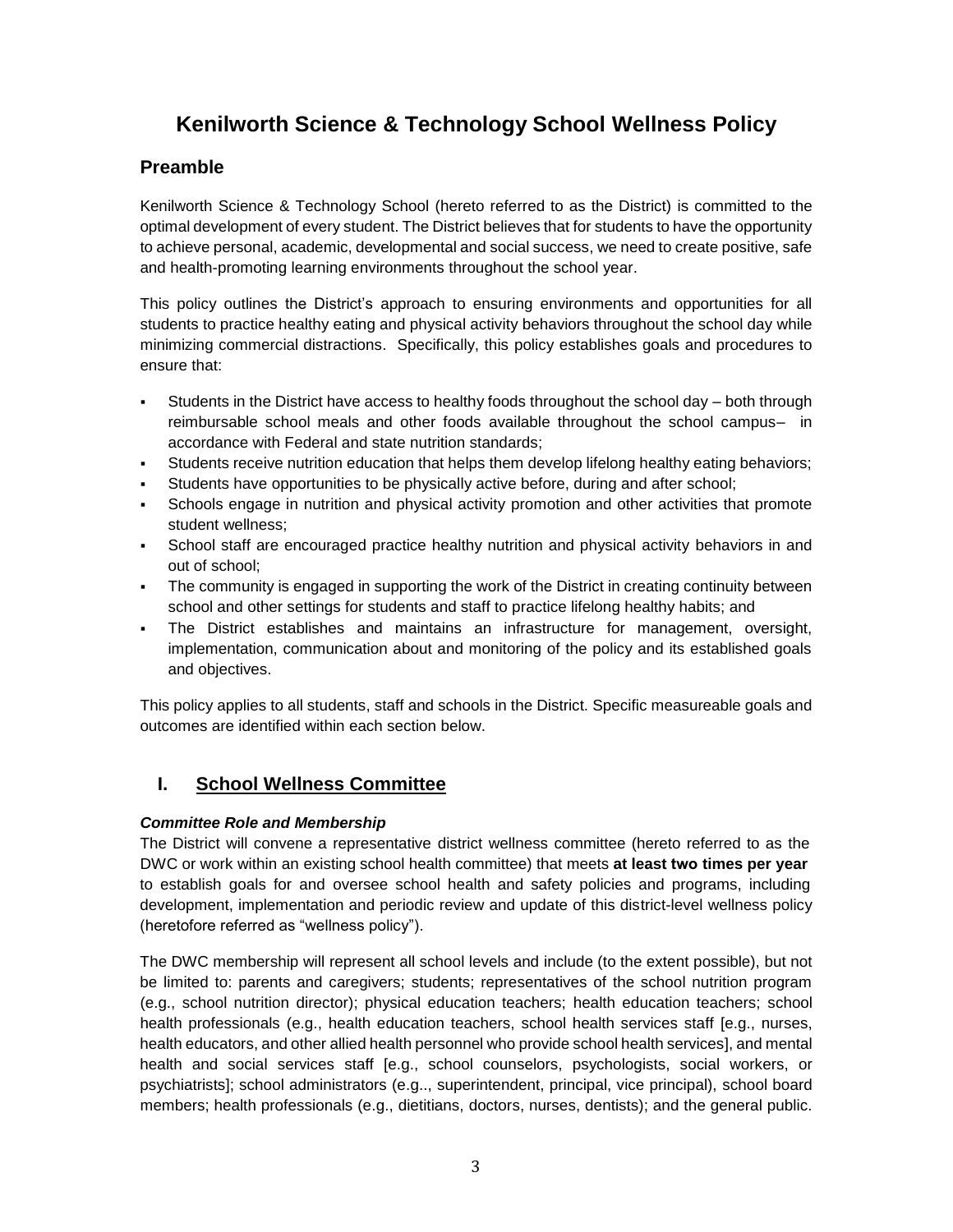To the extent possible, the DWC will include representatives from each school building and reflect the diversity of the community.

#### *Leadership*

The Superintendent or designee(s) will convene the DWC and facilitate development of and updates to the wellness policy, and will ensure each school's compliance with the policy.

The designated official for oversight is Mrs. Hazel Regis, hregis@kenilworthst.org

The name(s), title(s), and contact information (email address is sufficient) of this/these individual(s) is(are):

| <b>Name</b>              | Title /<br>Relationship<br>to the School<br>or District | <b>Email address</b>         | <b>Role on Committee</b>                                              |
|--------------------------|---------------------------------------------------------|------------------------------|-----------------------------------------------------------------------|
| <b>Hazel Regis</b>       | Principal                                               | hregis@kenilworthst.org      | Assists in the evaluation of<br>the wellness policy<br>implementation |
| <b>Chaniece Saunders</b> | <b>PBIS</b><br>Coordinator                              | csykes@kenilworthst.org      | Assists in the evaluation of<br>the wellness policy<br>implementation |
| <b>Trine Bellew</b>      | <b>School Nurse</b>                                     | schoolnurse@kenilworthst.org | Assists in the evaluation of<br>the wellness policy<br>implementation |
| Alyssa White             | Special<br>Education<br>Coordinator                     | awhite@kenilworthst.org      | Assists in the evaluation of<br>the wellness policy<br>implementation |
| Sywanda Smith            | Health and<br>Physical<br>Education<br>Teacher          | ssmith@kenilworthst.org      | Assists in the evaluation of<br>the wellness policy<br>implementation |
| <b>Travis Short</b>      | Dean of<br><b>Students</b>                              | tshort@kenilworthst.org      | Assists in the evaluation of<br>the wellness policy<br>implementation |
| <b>Christina Vincent</b> | Parent                                                  |                              | Assists in the evaluation of<br>the wellness policy<br>implementation |
| <b>Lillian Vincent</b>   | Student                                                 |                              | Assists in the evaluation of<br>the wellness policy<br>implementation |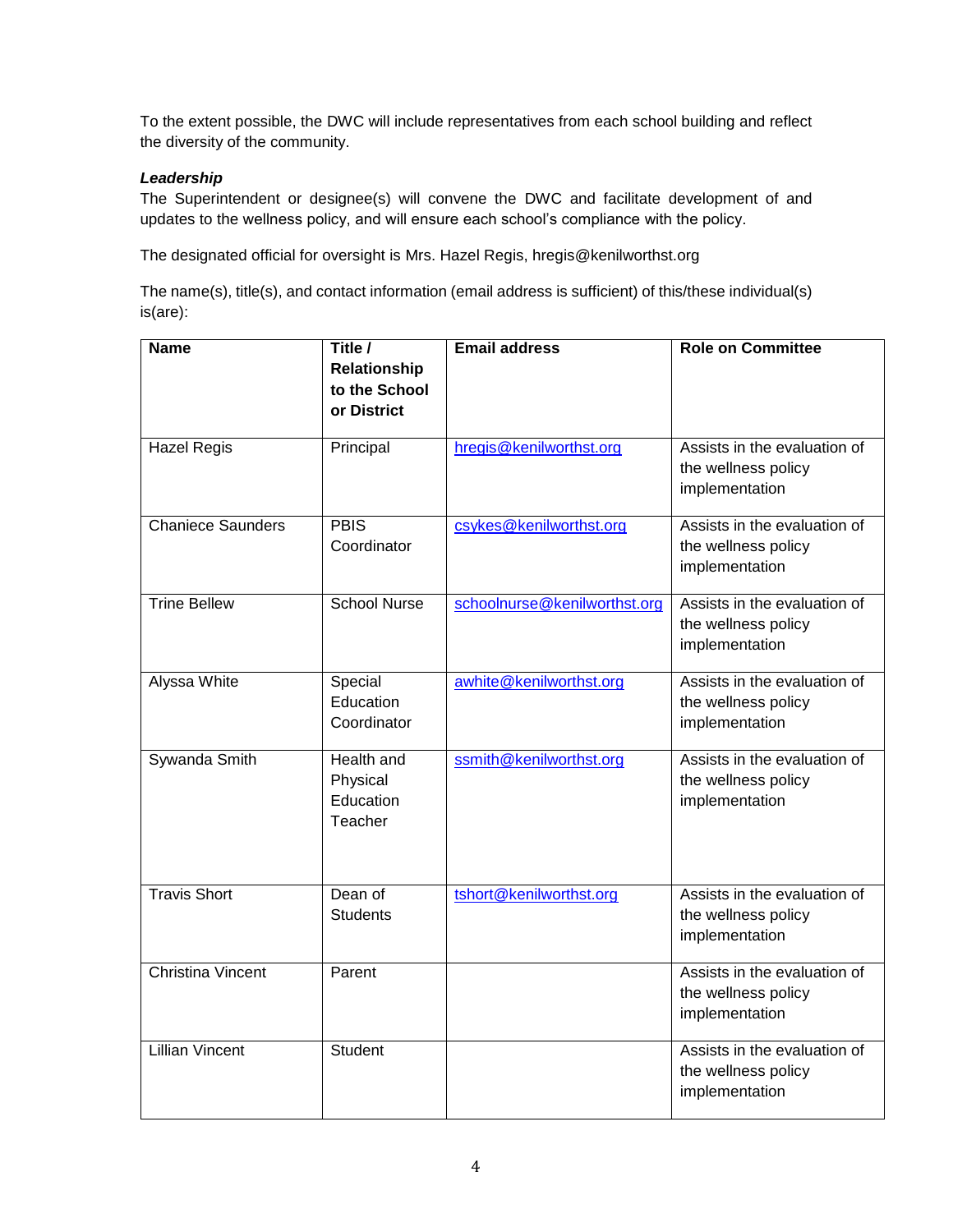Each school will designate a school wellness policy coordinator, who will ensure compliance with the policy. Refer to Appendix A for a list of school-level wellness policy coordinators.

# <span id="page-4-0"></span>**II. Wellness Policy Implementation, Monitoring, Accountability and Community Engagement**

#### *Implementation Plan*

The District will develop and maintain a plan for implementation to manage and coordinate the execution of this wellness policy. The plan delineates roles, responsibilities, actions and timelines specific to each school; and includes information about who will be responsible to make what change, by how much, where and when; as well as specific goals and objectives for nutrition standards for all foods and beverages available on the school campus, food and beverage marketing, nutrition promotion and education, physical activity, physical education and other school-based activities that promote student wellness.

This wellness policy and the progress reports can be found at: *[www.kenilworthschool.org](file:///C:/Users/admin/Downloads/www.kenilworthschool.org)*

#### *Recordkeeping*

The District will retain records to document compliance with the requirements of the wellness policy at Kenilworth's Principal Office. Documentation maintained in this location will include but will not be limited to:

- **The written wellness policy;**
- Documentation demonstrating that the policy has been made available to the public;
- Documentation of efforts to review and update the Local Schools Wellness Policy; including an indication of who is involved in the update and methods the district uses to make stakeholders aware of their ability to participate on the DWC;
- Documentation to demonstrate compliance with the annual public notification requirements;
- The most recent assessment on the implementation of the local school wellness policy;
- Documentation demonstrating the most recent assessment on the implementation of the Local School Wellness Policy has been made available to the public.

#### *Annual Notification of Policy*

The District will actively inform families and the public each year of basic information about this policy, including its content, any updates to the policy and implementation status. The District will make this information available via the district website and/or district-wide communications. The District will provide as much information as possible about the school nutrition environment. Annually, the District will also publicize the name and contact information of the District/school officials leading and coordinating the committee, as well as information on how the public can get involved with the school wellness committee.

#### *Triennial Progress Assessments*

At least once every three years, the District will evaluate compliance with the wellness policy to assess the implementation of the policy and include:

- The extent to which schools under the jurisdiction of the District are in compliance with the wellness policy;
- The extent to which the District's wellness policy compares to the Alliance for a Healthier Generation's model wellness policy; and
- A description of the progress made in attaining the goals of the District's wellness policy.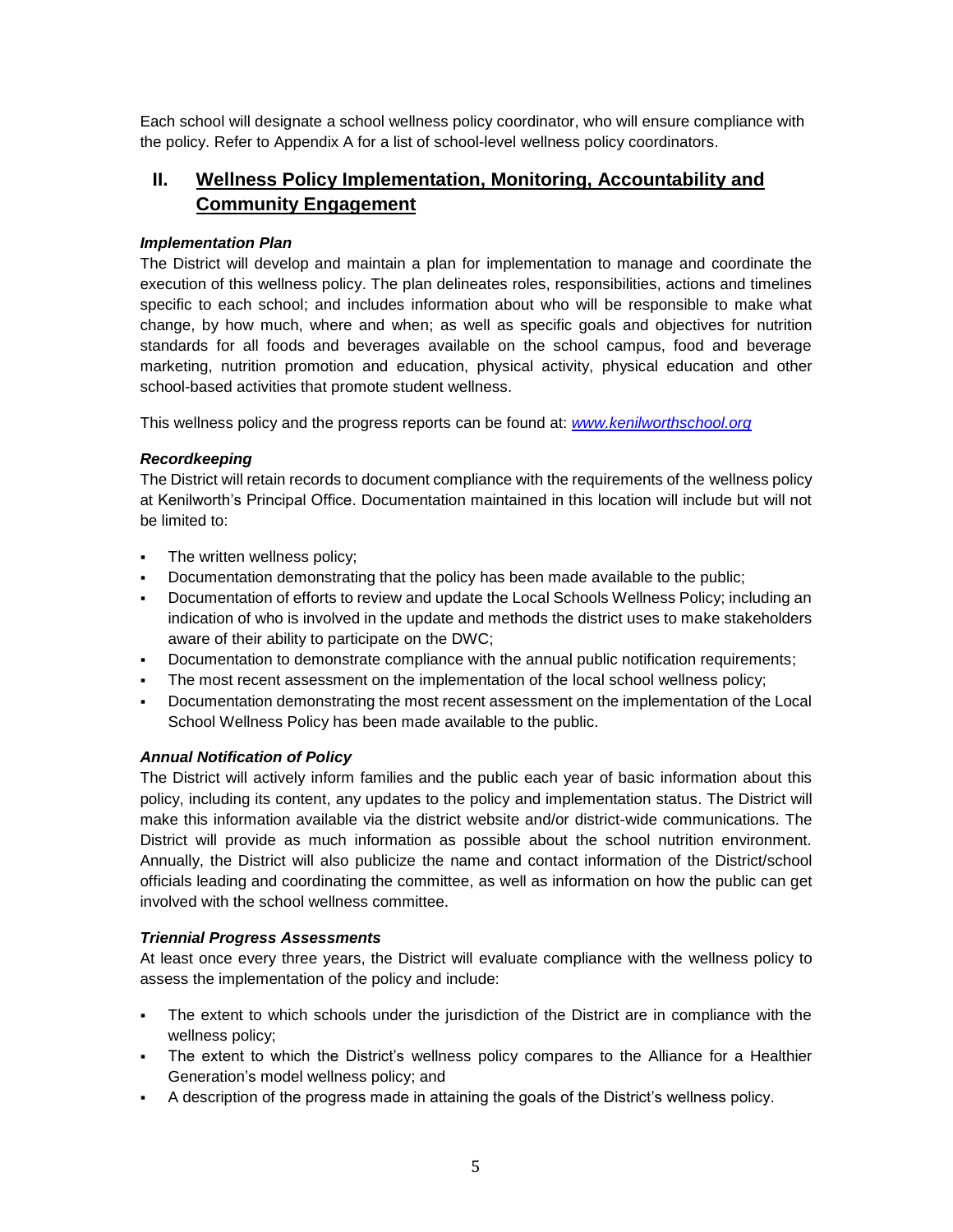The position/person responsible for managing the triennial assessment and contact information is the School Foods Solutions Team.

The DWC, in collaboration with individual schools, will monitor schools' compliance with this wellness policy.

The District will actively notify households/families of the availability of the triennial progress report.

#### *Revisions and Updating the Policy*

The DWC will update or modify the wellness policy based on the results of the annual School Health Index and triennial assessments and/or as District priorities change; community needs change; wellness goals are met; new health science, information, and technology emerges; and new Federal or state guidance or standards are issued. **The wellness policy will be assessed and updated as indicated at least every three years, following the triennial assessment.**

#### *Community Involvement, Outreach and Communications*

The District is committed to being responsive to community input, which begins with awareness of the wellness policy. The District will communicate ways in which representatives of DWC and others can participate in the development, implementation and periodic review and update of the wellness policy through a variety of means appropriate for that district. The District will also inform parents of the improvements that have been made to school meals and compliance with school meal standards, availability of child nutrition programs and how to apply. The District will use electronic mechanisms, such as email or displaying notices on the district's website, as well as non-electronic mechanisms, such as newsletters, to ensure that all families are actively notified of the content of, implementation of, and updates to the wellness policy, as well as how to get involved and support the policy. The District will ensure that communications are culturally and linguistically appropriate to the community, and accomplished through means similar to other ways that the district and individual schools are communicating important school information with parents.

The District will actively notify the public about the content of or any updates to the wellness policy annually, at a minimum. The District will also use these mechanisms to inform the community about the availability of the annual and triennial reports.

# <span id="page-5-0"></span>**III. Nutrition**

#### *School Meals*

Our Kenilworth Science & Technology School is committed to serving healthy meals to children, with plenty of fruits, vegetables, whole grains, and fat-free and low-fat milk; that are moderate in sodium, low in saturated fat, and have zero grams *trans* fat per serving (nutrition label or manufacturer's specification); and to meeting the nutrition needs of school children within their calorie requirements.

All schools within the District participate in USDA child nutrition programs, including the National School Lunch Program (NSLP), the School Breakfast Program (SBP), Summer Food Service Program (SFSP), Supper programs, or others. All schools within the District are committed to offering school meals through the applicable Federal child nutrition programs, that:

Are accessible to all students;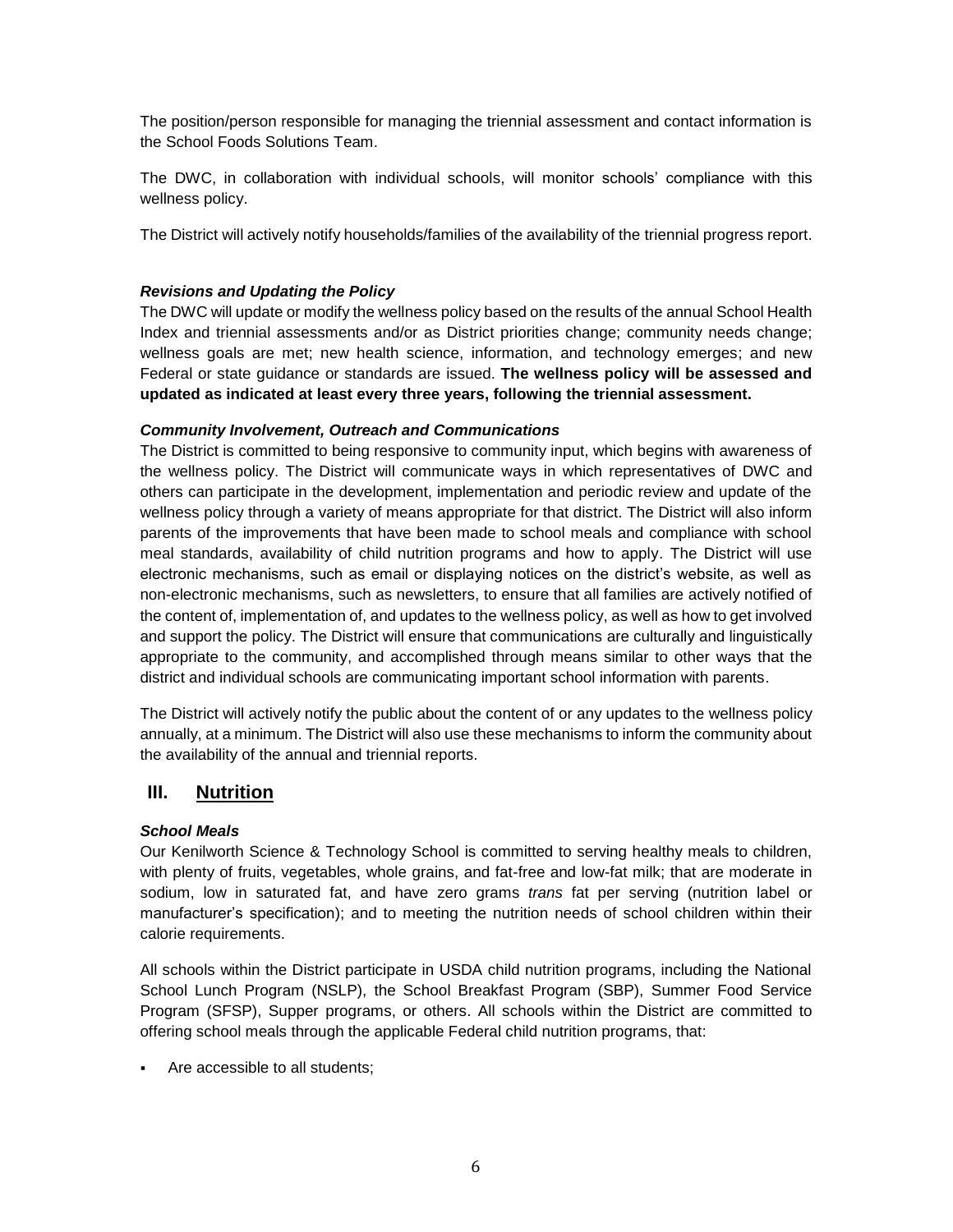- Meet or exceed current nutrition requirements established by local, state, and Federal statutes and regulations. (The District offers reimbursable school meals that meet [USDA nutrition](http://www.fns.usda.gov/school-meals/nutrition-standards-school-meals) [standards.](http://www.fns.usda.gov/school-meals/nutrition-standards-school-meals))
- Promote healthy food and beverage choices

#### *Staff Qualifications and Professional Development*

All school nutrition program directors, managers and staff will meet or exceed hiring and annual continuing education/training requirements in the [USDA professional standards for child nutrition](http://www.fns.usda.gov/sites/default/files/CN2014-0130.pdf)  [professionals.](http://www.fns.usda.gov/sites/default/files/CN2014-0130.pdf) These school nutrition personnel will refer to USDA's Professional Standards for [School Nutrition Standards website](http://professionalstandards.nal.usda.gov/) to search for training that meets their learning needs.

#### *Water*

To promote hydration, free, safe, unflavored drinking water will be available to all students throughout the school day\* and throughout every school campus\* ("school campus" and "school day" are defined in the glossary). The District will make drinking water available where school meals are served during mealtimes.

#### *Competitive Foods and Beverages*

The District is committed to ensuring that all foods and beverages available to students on the school campus<sup>\*</sup> during the school day<sup>\*</sup> support healthy eating. The foods and beverages sold and served outside of the school meal programs (e.g., "competitive" foods and beverages) will meet the USDA Smart Snacks in School nutrition standards, at a minimum. <https://www.fns.usda.gov/sites/default/files/cn/allfoods-flyer.pdf>

Smart Snacks aim to improve student health and well-being, increase consumption of healthful foods during the school day and create an environment that reinforces the development of healthy eating habits. To support healthy food choices and improve student health and well-being, all foods and beverages outside the reimbursable school meal programs that are sold to students on the school campus during the school day will meet the USDA Smart Snacks nutrition standards. These standards will apply in all locations and through all services where foods and beverages are sold, which may include, but are not limited to, à la carte options in cafeterias, vending machines, school stores and snack or food carts.

#### *Celebrations and Rewards*

It is the goal that all foods offered on the school campus should meet the USDA Smart Snacks in School nutrition standards, including:

- 1. Celebrations and parties.
- 2. Classroom snacks brought by parents.
- *3.* Rewards and incentives.

Foods and beverages will not be withheld as punishment for any reason, such as for performance or behavior.

#### *Fundraising*

Foods and beverages that meet the USDA Smart Snacks in Schools nutrition standards may be sold through fundraisers on the school campus\* during the school day\*.

#### *Nutrition Promotion*

Nutrition promotion and education positively influence lifelong eating behaviors by using evidencebased techniques and nutrition messages, and by creating food environments that encourage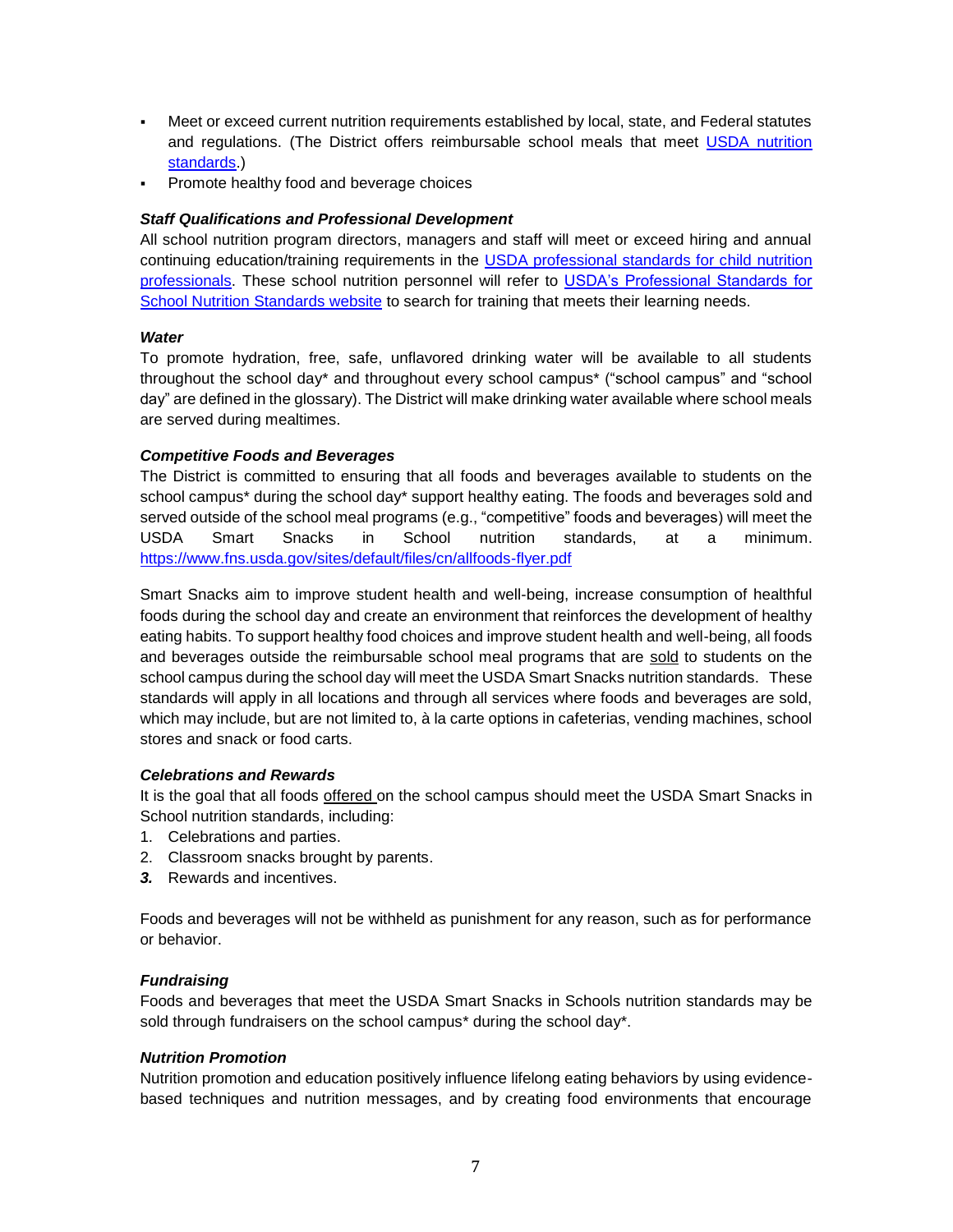healthy nutrition choices and encourage participation in school meal programs. Students and staff will receive consistent nutrition messages throughout schools, classrooms, gymnasiums, and cafeterias. Nutrition promotion also includes marketing and advertising nutritious foods and beverages to students and is most effective when implemented consistently through a comprehensive and multi-channel approach by school staff, teachers, parents, students and the community.

The District will promote healthy food and beverage choices for all students throughout the school campus, as well as encourage participation in school meal programs.

#### *Nutrition Education*

The District will teach, model, encourage and support healthy eating by all students. Schools will provide nutrition education and engage in nutrition promotion that:

- Is designed to provide students with the knowledge and skills necessary to promote and protect their health;
- Is part of not only health education classes, but also integrated into other classroom instruction through subjects; and,
- Promotes fruits, vegetables, whole-grain products, low-fat and fat-free dairy products and healthy food preparation methods;

#### *Food and Beverage Marketing in Schools*

The District is committed to providing a school environment that ensures opportunities for all students to practice healthy eating and physical activity behaviors throughout the school day while minimizing commercial distractions. The District strives to teach students how to make informed choices about nutrition, health and physical activity. These efforts will be weakened if students are subjected to advertising on District property that contains messages inconsistent with the health information the District is imparting through nutrition education and health promotion efforts. It is the intent of the District to protect and promote student's health by permitting advertising and marketing for only those foods and beverages that are permitted to be sold on the school campus, consistent with the District's wellness policy.

Any foods and beverages marketed or promoted to students on the school campus\* during the school day\* will meet the USDA Smart Snacks in School nutrition standards.

Food and beverage marketing is defined as advertising and other promotions in schools. This term includes, but is not limited to the following:

- Brand names, trademarks, logos or tags, except when placed on a physically present food or beverage product or its container.
- Displays, such as on vending machine exteriors
- Corporate brand, logo, name or trademark on school equipment, such as marquees, message boards, scoreboards or backboards (Note: immediate replacement of these items are not required; however, districts will replace or update scoreboards or other durable equipment when existing contracts are up for renewal or to the extent that is in financially possible over time so that items are in compliance with the marketing policy.)
- Corporate brand, logo, name or trademark on cups used for beverage dispensing, menu boards, coolers, trash cans and other food service equipment; as well as on posters, book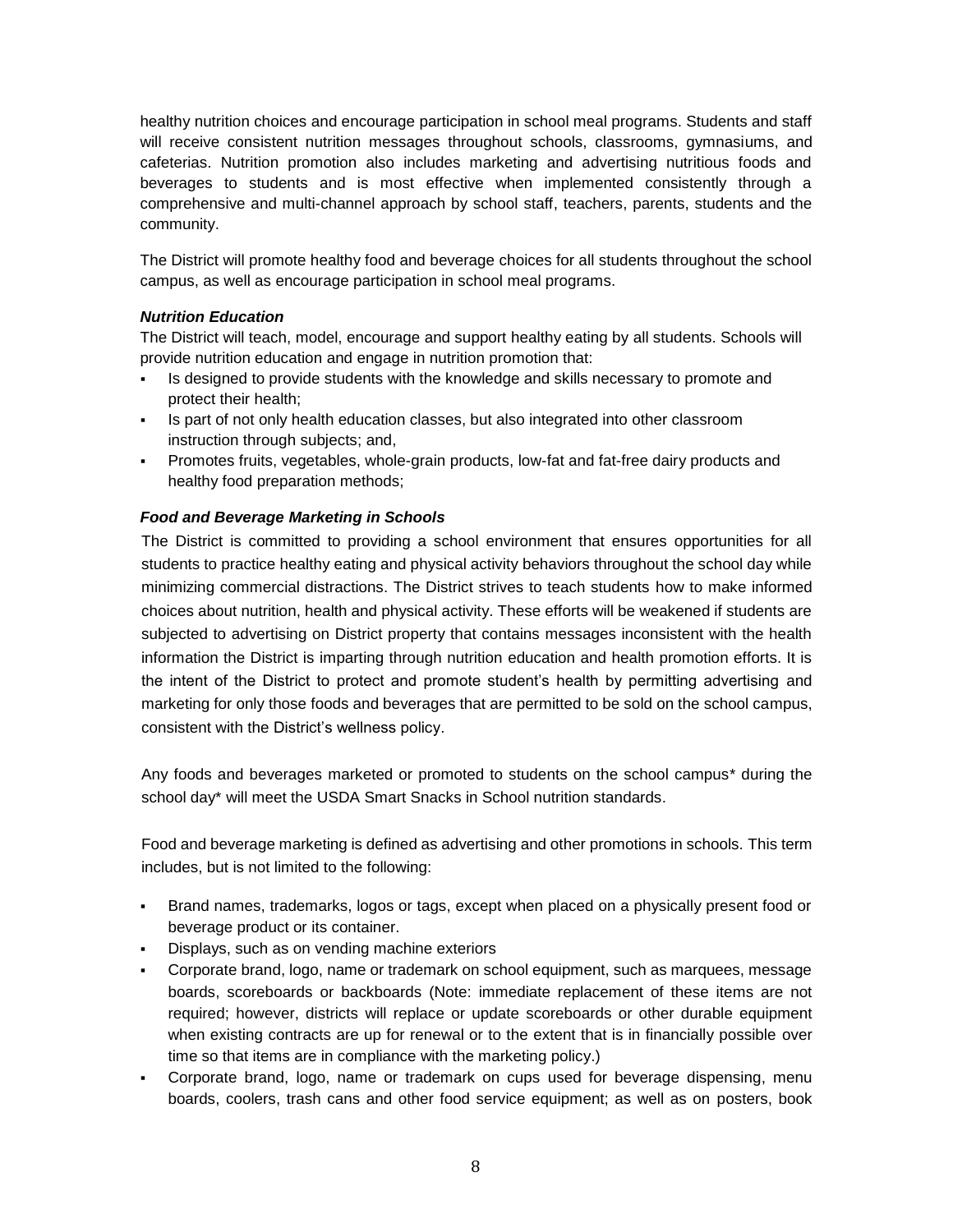covers, pupil assignment books or school supplies displayed, distributed, offered or sold by the District.

# <span id="page-8-0"></span>**IV. Physical Activity**

Children and adolescents should participate in physical activity every day. Schools will ensure that varied physical activity opportunities are in addition to, and not as a substitute for, physical education. Physical activity during the school day (including but not limited to recess, classroom physical activity breaks or physical education) **will not be withheld** as punishment for any reason.

#### *Physical Education*

The District will provide students with physical education, using an age-appropriate, sequential physical education curriculum consistent with state standards for physical education. All students will be provided equal opportunity to participate in physical education classes.

#### *Recess:*

**Outdoor recess** will be offered when weather is feasible for outdoor play Recess will complement, not substitute, physical education class. The District recognizes that students are more attentive and ready to learn if provided with periodic breaks when they can be physically active or stretch. Thus, students will be offered **periodic opportunities** to be active throughout the day on all or most days during a typical school week.

#### *Before and After School Activities*

The District offers opportunities for students to participate in physical activity after the school day through a variety of methods. The District will encourage students to be physically active before and after school.

# <span id="page-8-1"></span>**V. Other Activities that Promote Student Wellness**

#### *Community Health Promotion and Family Engagement*

The District will promote to parents/caregivers, families, and the general community the benefits of and approaches for healthy eating and physical activity throughout the school year. Families will be informed and invited to participate in school-sponsored activities and will receive information about health promotion efforts.

As described in the "Community Involvement, Outreach, and Communications" subsection*,* the District will use electronic mechanisms (e.g., email or displaying notices on the district's website), as well as non-electronic mechanisms, (e.g., newsletters, presentations to parents or sending information home to parents), to ensure that all families are actively notified of opportunities to participate in school-sponsored activities and receive information about health promotion efforts.

**(Note:** Our District Wellness Policy is adapted from the Alliance for a Healthier Generation Model Wellness Policy, reflecting the 9/2016 USDA Final Rule.)

#### <span id="page-8-2"></span>**Glossary:**

**Extended School Day** – the time during, before and after school that includes activities such as clubs, intramural sports, band and choir practice, drama rehearsals and more.